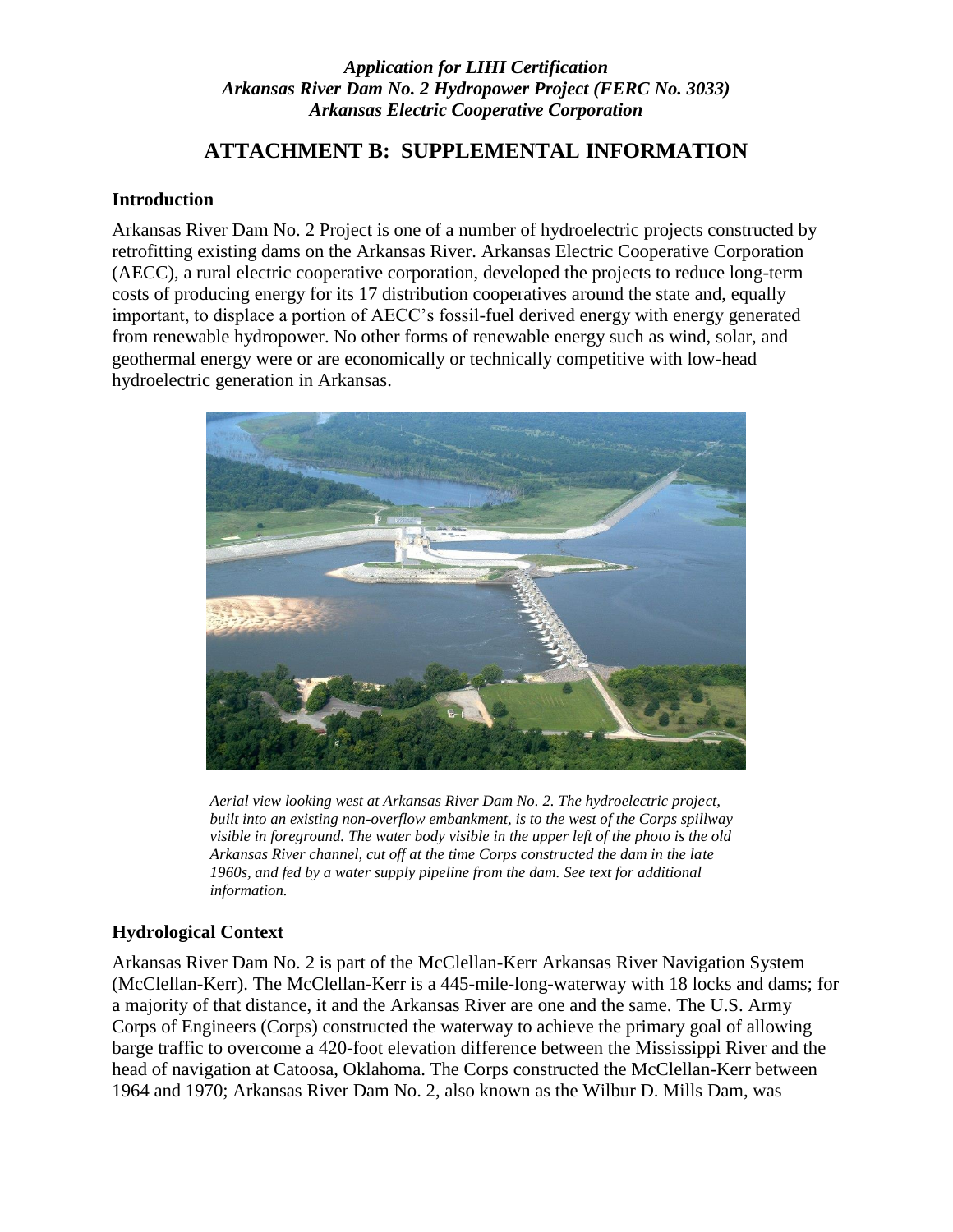constructed between 1963-1968.<sup>1</sup> The shallowness of the lowermost reach of the Arkansas River precluded direct navigation from the Mississippi up the Arkansas River. For that reason, the first 10 miles of the White River, which meets the Mississippi River upriver from the confluence of the Arkansas and Mississippi Rivers, provides the entrance channel to the McClellan-Kerr; a nine-mile artificial canal connects the White River to the Arkansas River immediately upstream of Dam No. 2. Because there is no commercial navigation below Dam No. 2, the dam has no lock facilities.



*Satellite view of the McClellan-Kerr Arkansas Navigation System in the vicinity of the project. The Arkansas River and White River flow southeasterly to the Mississippi River (not shown in photo).*

The 2/25/1999 *Memorandum of Agreement Establishing Procedures for Hydropower Operation at Wilbur D. Mills Dam* between the Corps and AECC stipulates:

*…[the project is] operated as a run-of-river project (no dedicated storage for hydropower operations at Wilbur D. Mills Dam) and in coordination with [the] Dam. Releases from the Hydropower Project will be in conformance with instructions and criteria established on a real-time basis by [the Corps]…* 

and that

 $\overline{a}$ 

<sup>&</sup>lt;sup>1</sup> Se[e http://www.encyclopediaofarkansas.net/encyclopedia/entry-detail.aspx?entryID=2309](http://www.encyclopediaofarkansas.net/encyclopedia/entry-detail.aspx?entryID=2309) and <http://www.swl.usace.army.mil/navigation/mckarns.html>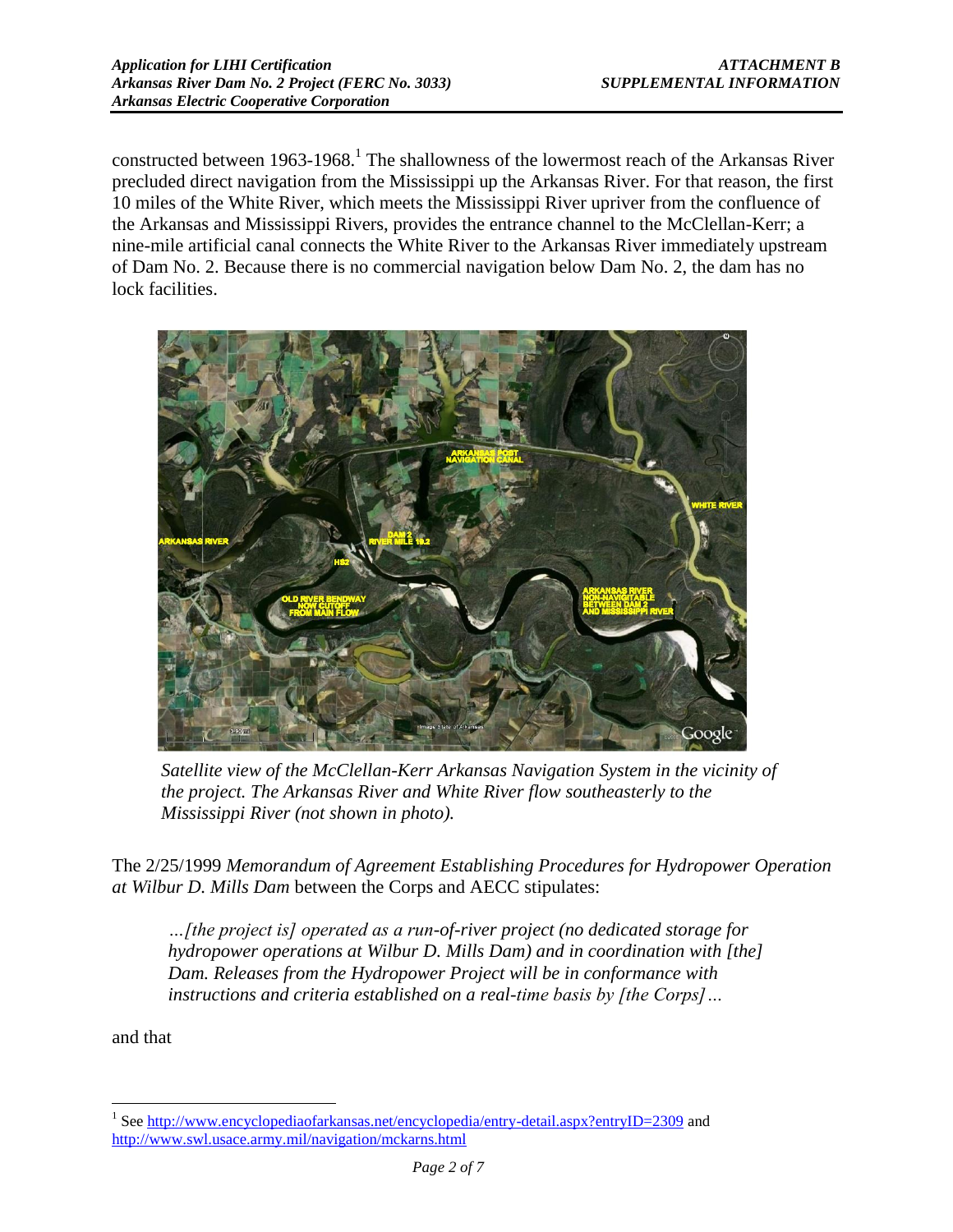*…the Licensee recognizes that navigation is the primary purpose of Wilbur D. Mills Dam.*

See "Project Operations" section below for additional information on the historical and presentday flow regimes.

#### **Regulatory Context**

On August 10, 1983, the Federal Energy Regulatory Commission (FERC) issued to AECC a 50 year license for the Arkansas River Dam No. 2 Project. Due to construction challenges and other factors AECC did not seek to begin building the project until the 1990s. At that time, it sought and obtained, in 1994, a Corps Clean Water Act Section 404 (wetland fill) permit. The project underwent regulatory review by state and federal natural resource, environmental, and cultural resource agencies in the early 1980s and again in the early 1990s. These agencies included the Arkansas Game and Fish Commission, the U.S. Fish and Wildlife Service, the Arkansas Department of Pollution Control and Ecology (today the Arkansas Department of Environmental Quality), the Environmental Protection Agency, and the Arkansas state historic preservation officer. At those times agencies stated that they had no objections to the project and made recommendations relating only to avoiding construction-related water quality impacts, performing wetland mitigation (in the context of the CWA 404 permit), and providing recreation resources, but did not make any recommendations regarding flows or fish and wildlife protections. In preparing this application for LIHI certification, AECC requested and obtained letters from key resource agencies indicating that the project is not adversely affecting fish and wildlife resources. (See *Attachment C – USFWS Letter* and *Attachment D – AGCF Letter* for letters issued in 2009 by the U.S. Fish and Wildlife Service and Arkansas Game and Fish Commission, respectively.)

## **Project Description**

The project is located at the Corps navigation Dam No. 2 on the Arkansas River, two miles southeast of river mile 19 on the McClellan-Kerr Arkansas River Navigation System. The Corps constructed the dam to impound and maintain a minimum nine-foot deep navigation pool along this section of the Arkansas River. Built in the mid 1960s, the dam is located in Arkansas and Desha Counties approximately 12 miles northeast of Dumas, Arkansas.

The dam consists of a gated spillway and an earthfill overflow and non-overflow embankments. The spillway section is a straight concrete gravity type structure with a crest length of 1130 feet and 54 feet at the maximum height. Sixteen conventional tainter gates in the spillway control the upstream pool. The Corps constructed a non-overflow earth embankment on the west end of the dam to block the old Arkansas River channel. The access road to the dam is located on this nonoverflow embankment which measures 3150 feet in length. The embankment has a crest elevation of 180 feet M.S.L. In the mid 1990's, AECC constructed the hydropower project as an integral part of this embankment. The hydropower project was completed and began operation in 1999.

The hydropower facility, as described in the FERC License Application (*Attachment J*), included development of a reinforced concrete powerhouse with upstream and downstream channels to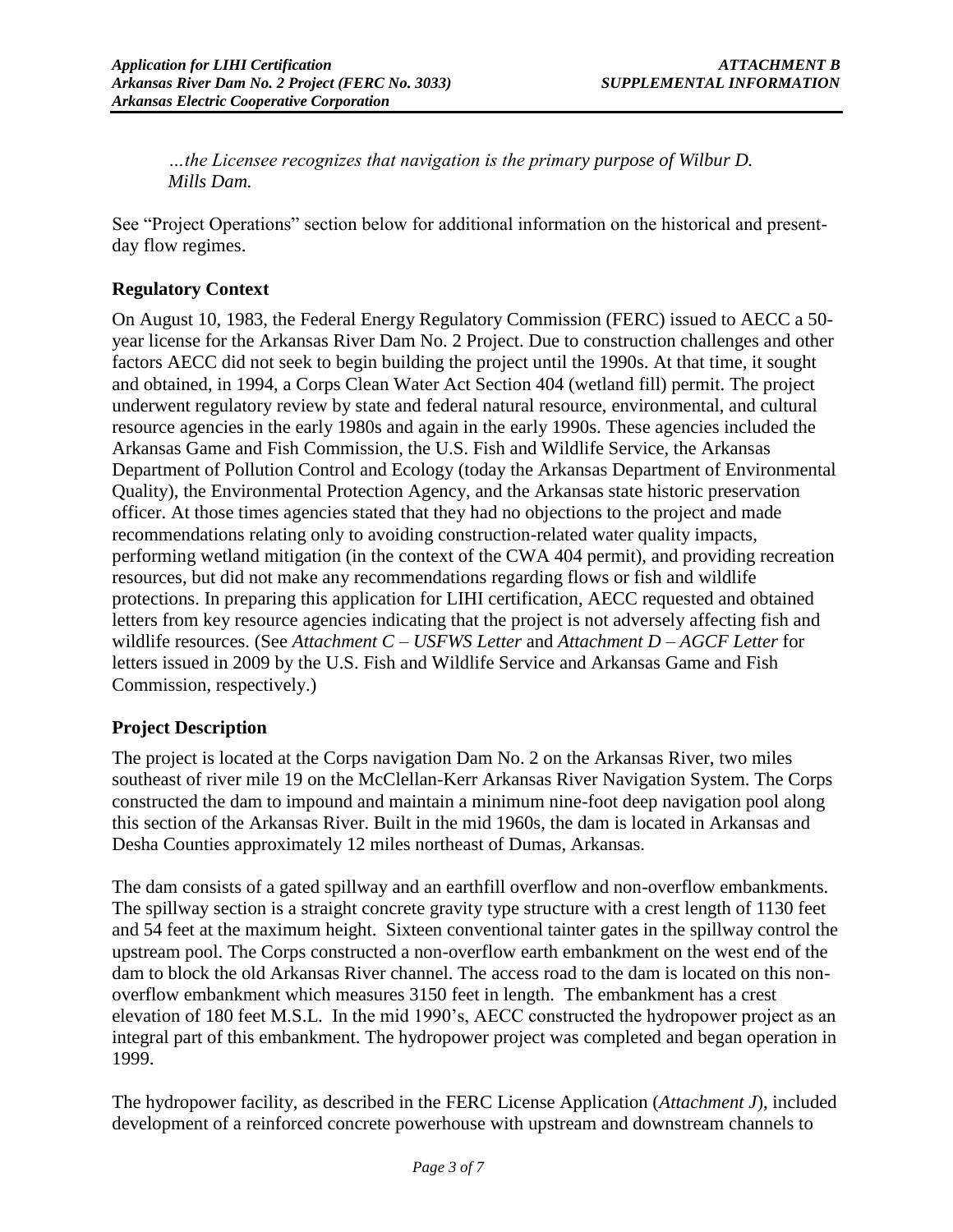divert water from the Arkansas River. The channels pass water from Pool 2 (upstream of the existing Corps dam) through the powerhouse and immediately return it to the river downstream of the dam.

A headrace channel was constructed to divert the river flow and convey it into the powerhouse. Rip-rapped slope banks and reinforced concreted training walls forming the sides of the channel were built upstream from the powerhouse. Beyond the training walls, the stabilized sides of the channel were sloped to meet existing ground level. A log boom across the headrace is intended to trap large debris; however, a trash rack crane on the powerhouse is required to clear the trashrack of the extensive debris the Arkansas River can deliver. Water flow is directed back into the river by the tailrace channel. A portion of the existing navigation revetments were removed to construct the headrace and tailrace channels. These channels provide a transition to the undisturbed revetment areas.

The powerhouse is approximately 180 feet wide by 225 feet long. The upstream face of the powerhouse is located about 500 feet downstream from the dam axis. The powerhouse structure is located on the west side of the Arkansas River adjacent to the dam on the existing nonoverflow embankment. The powerhouse elevation is at least as high as the non-overflow embankment. For this reason the high roof of the powerhouse will always be above flood level.



The powerhouse contains three horizontal-shaft, bulb-type, axial-flow hydraulic turbinegenerator units. Each of the turbines is of the Kaplan propeller type with four adjustable blades, and adjustable wicket gates, complete with an electronically controlled hydraulically operated governor. The maximum net power head available to the turbines is approximately 44.5 feet. The turbines operate under a net head which normally ranges from 5 feet to 37 feet. The turbines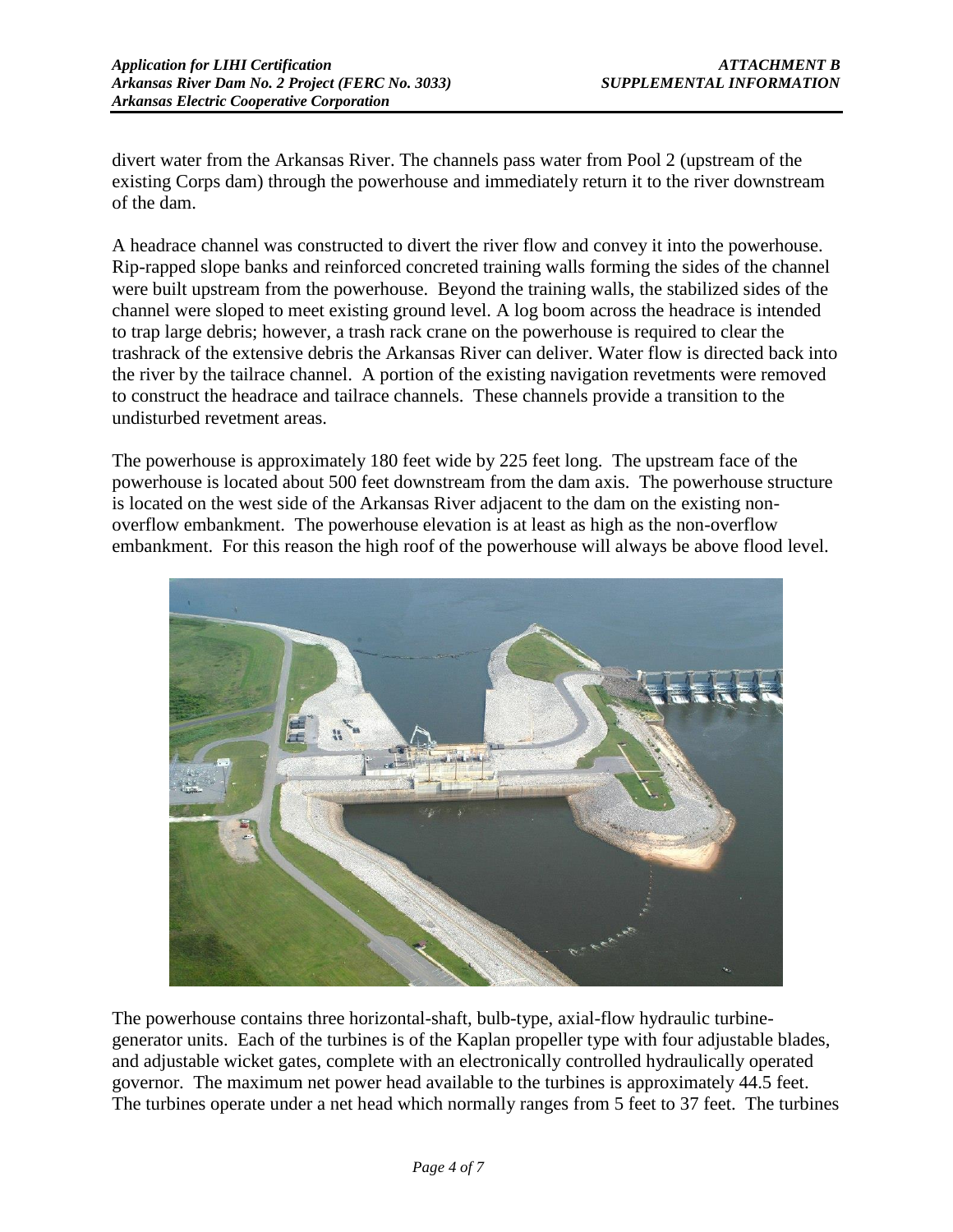are designed to rotate at 72 rpm. Each turbine is directly coupled to a generator by a horizontal shaft. Thus each of the generators also rotate about a horizontal axis at 72 rpm.

The electrical power and energy from the project is conveyed to the electrical network by a single span of 115 Kv transmission line to a new 115 Kv switching station. The 115 Kv switching station is connected to a new 115 Kv line which was constructed by the Arkansas Power and Light Company (now referred to as Entergy). This new section of line is outside of the FERC project boundary but was reviewed by FERC, the Corps of Engineers, and other resources agencies throughout the licensing and permitting process since it was specifically required for the hydropower project. All applications and studies, including the 404 Permit Application, included this new section of 115 Kv line.

# **Project Operations**

As noted earlier, the project is run-of-river, with no ability to impound water and no discretion over flow releases, which are dictated by the Corps. The February 25, 1999 *Memorandum of Agreement Establishing Procedures for Hydropower Operation at Wilbur D. Mills Dam* between the Corps and AECC stipulates:

*During normal operation the Hydropower Project will generate with one, two, or three units up to 24 hours per day when available river flows exist. All of the following flows are approximate. The flow range during which generation is possible is from 4,000 cfs (minimum turbine discharge) to 200,000 (flow at which units are shut down due to insufficient operating head). River flows from 4,000 cfs to 53,400 cfs (Hydropower Project maximum discharge capacity) normally will be passed through the powerhouse but may be passed through either, neither, or both the powerhouse and Wilbur D. Mills Dam in a coordinated effort, as the Corps deems appropriate. It shall be the responsibility of the Licensee to assure release rates are made as set by the Corps. The Licensee shall schedule all hydropower releases in compliance with the Lockmaster's needs and instructions. For river flows between 53,400 and 200, 000 cfs, discharges will be made through both the powerhouse and Wilbur D. Mills Dam. At flows greater than 200,000 cfs, discharges will be made through Wilbur D. Mills Dam only. The Licensee agrees to fully cooperate with the Corps in the establishment of release schedules and in case of disagreement the Corps' decision will be final.*

In practice, each project turbine typically operates over a flow range of 4,100 to 16, 400 cubic feet per second (cfs). The maximum flow rate though the powerhouse is in the range of 51,000 cfs. At this flow range or below, all flows are normally only through the powerhouse and no flow is through the Corps spillway gates.

At total river flow above 51,000 cfs up to about 210,000 cfs, the Corps' spillway gates are opened to handle the flows beyond the 51,000 capacity of the powerhouse. Any river flow above 210,000 cfs usually has insufficient head for turbine operation, in which case all flows are released through the spillway gates.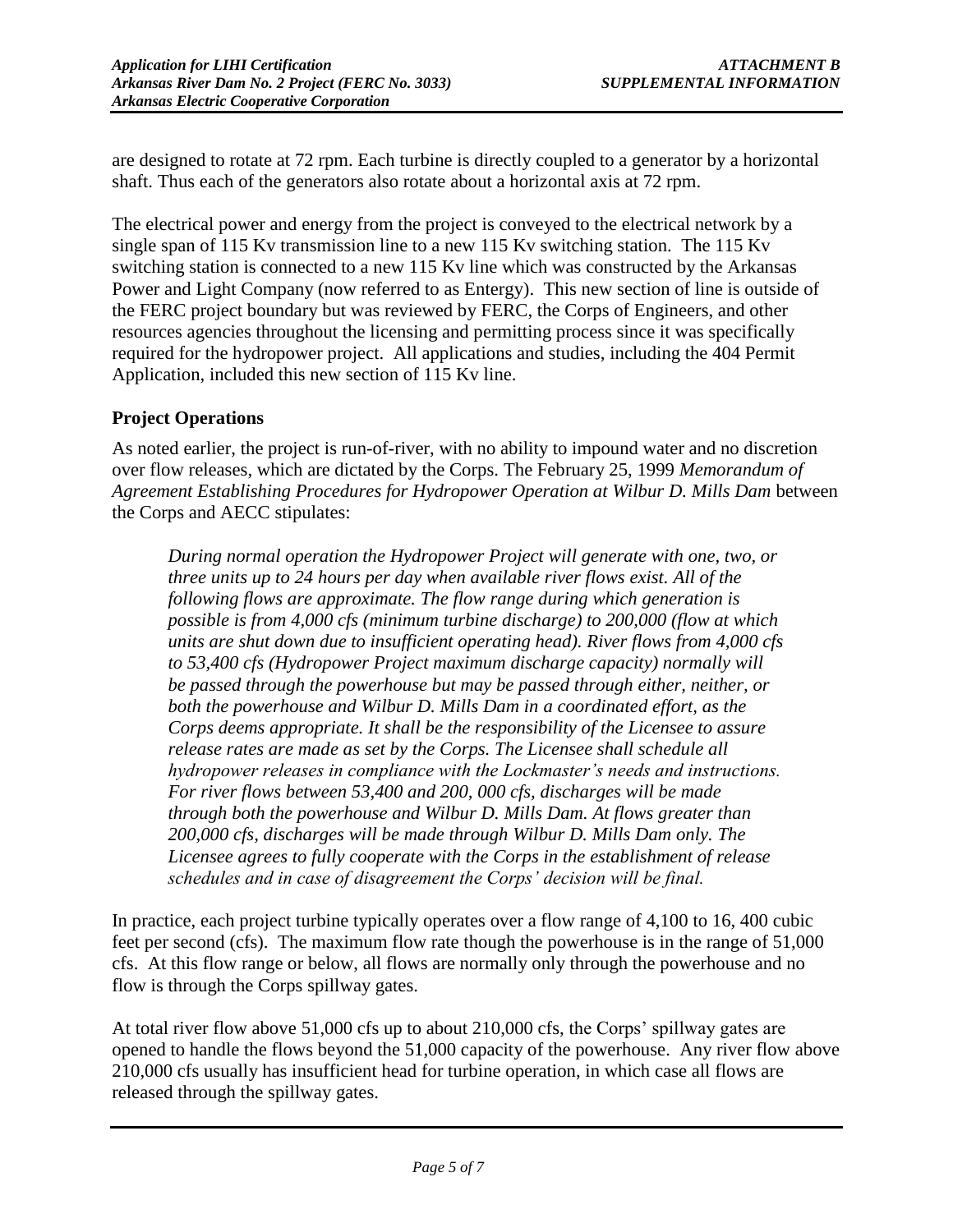#### **Supplemental Information for LIHI Questionnaire Section C – Fish Passage and Protection**

There are two diadromos fish species that may exist in the Mississippi River Basin. One is the catadromous American eel (anguilla rostrata) that appears on a list of fish found in the vicinity of the project contained in the Environmental Assessment included with the project's final FERC license application (*Attachment J*). There is evidence that the American eel is still present in the Arkansas River upstream of the project.<sup>2</sup> In 2007 the FWS determined that listing the species as threatened or endangered under the Endangered Species Act was unwarranted.<sup>3</sup> The state, national, and global status of the species is classified as "apparently secured"<sup>4</sup> and, correspondingly, the species is not included among the "Species of Greatest Conservation Need" identified in the State of Arkansas' Wildlife Conservation Strategy. Therefore, the answer to Question C.2 for the American eel is "no." This interpretation is confirmed in the FWS 2009 letter regarding the project (see *Attachment C – USFWS Letter*). Note that the FWS plans to conduct preliminary studies this summer immediately below the project powerhouse to determine if the American eel is present in this area of the Arkansas River (*see Attachments L and M*).

The other species is the anadromous Alabama shad, which in 1999 was designated by the National Marine Fisheries Service (NMFS) as a "species of concern" while it undergoes status review.<sup>5</sup> (NMFS uses the term "species of concern" to identify species about which NMFS has some concerns regarding status and threats, but for which insufficient information is available to indicate a need to list the species under the ESA.) The area of concern was identified as Alabama, Florida, and the Gulf of Mexico. While the State of Arkansas identified the species among its "Species of Greatest Conservation Need" in the Arkansas Wildlife Conservation Strategy, it identified the location of the species in ecoregions that do not encompass the Arkansas River.<sup>6</sup> The environmental assessment prepared in connection with the project's 1983 FERC license did not include Alabama shad among the fish found in the vicinity of the project. Given the absence of records of the movement of the fish in the vicinity of the project, the answer to Question C.2 for the Alabama shad is "no."

Natural resource agencies reviewed the project in conjunction with the 1983 FERC licensing (See *Attachment J – FERC Application*) and 1994 Clean Water Act Section 404 permit (See *Attachment L – 1994 Corps Permit and Agency Comments*). In neither proceeding did the agencies recommend passage, or indicate that they considered issuing such recommendations, or identify technological infeasibility of fish passage as a reason for foregoing the opportunity to make such recommendations. Because the project was constructed at an existing Corps of

<sup>4</sup> See the Natureserve comprehensive species report at <http://www.natureserve.org/explorer/servlet/NatureServe?searchName=ANGUILLA+ROSTRATA> 5 69 Federal Register 19977.

 2 Arkansas Fish and Game Commission. 2006. Arkansas Fish. Available at: [http://www.agfc.com/!userfiles/pdfs/ar\\_fish\\_pocketguide.pdf](http://www.agfc.com/!userfiles/pdfs/ar_fish_pocketguide.pdf)

<sup>&</sup>lt;sup>3</sup> 72 Federal Register 4967.

<sup>6</sup> Arkansas Game and Fish Commission. 2005 (rev 2006). The Arkansas Comprehensive Wildlife Conservation Strategy. P 414. Available at:<http://www.wildlifearkansas.com/strategy.html>